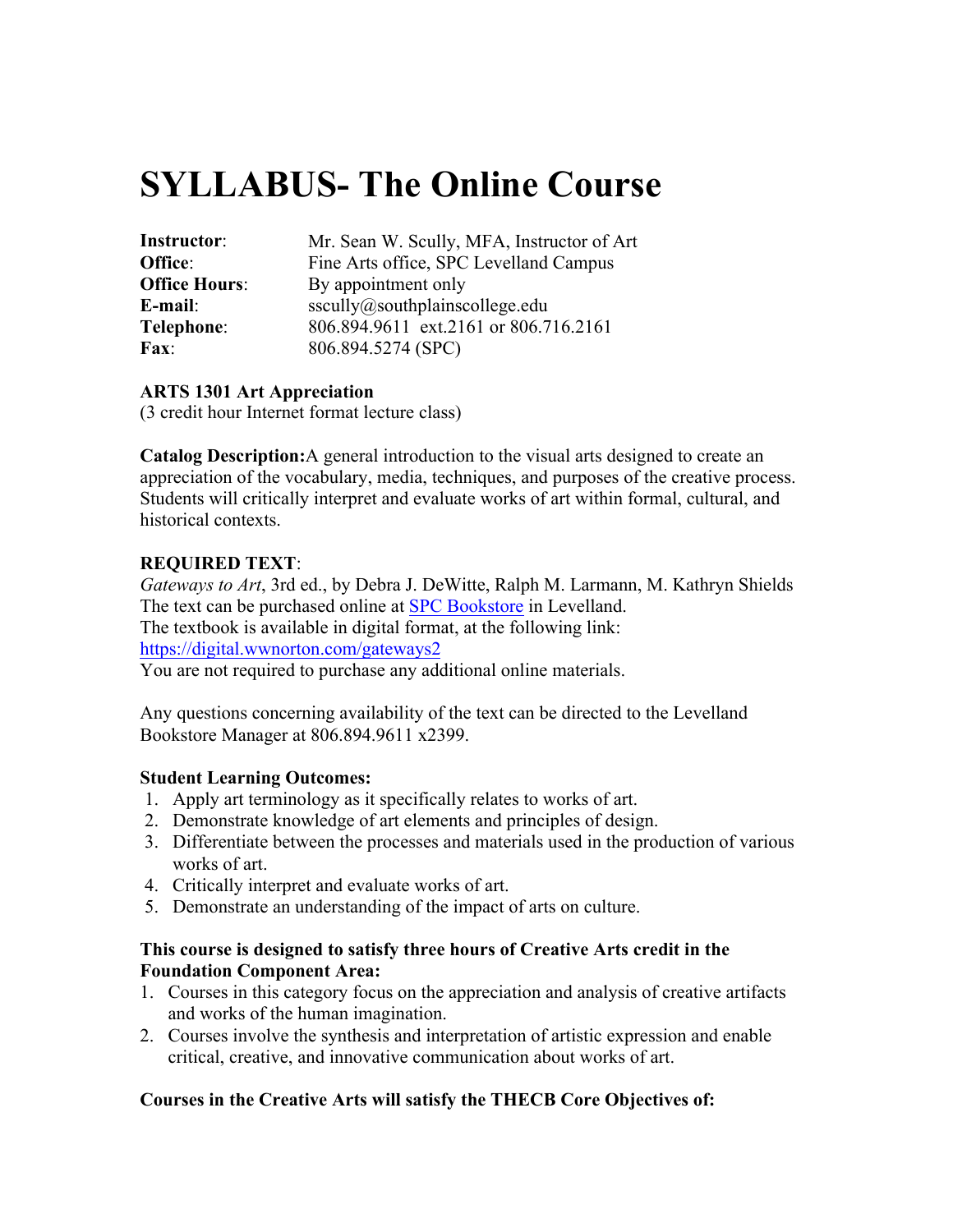**1. Communications Skills:** to include effective development, interpretation and expression of ideas through written, oral and visual communication.

**2. Critical Thinking Skills:** to include creative thinking, innovation, inquiry, and analysis, evaluation and synthesis of information.

**3. Teamwork:** to include the ability to consider different points of view and to work effectively with others to support a shared purpose or goal.

**4. Social Responsibility:** to include intercultural competence, knowledge of civic responsibility, and the ability to engage effectively in regional, national, and global communities.

## **This course will emphasize:**

Critical thinking skills: creative thinking, innovation, inquiry, and analysis, evaluation and synthesis of information; communication skills: display effective development, interpretation and expression of ideas through written communication; social responsibility: emphasis an intercultural competence, knowledge of civic responsibility and the ability to engage effectively in regional, national and global communities; and work well with others and develop the ability consider different points of view.

# **GENERAL MODULE ACTIVITIES:**

- 1. Required readings from text, content modules and internet websites
- 2. Assignments to be completed and posted on the discussion board
- 3. End of module tests which will be time limited, see calendar
- 4. Discussion questions (10) will close with the content module close dates, see calendar- 4 discussion questions will be completed in the teamwork style and submitted as a group, whereas the individual student will complete the remaining 6.

## **ALL correspondence must be through Blackboard**

Assigned discussion questions will continue throughout the course and answers and reply posts must be posted on the appropriate discussion board topic. All assignments must be submitted through Blackboard. Please do not send your assignments to my SPC e-mail address, I will not respond nor grade items sent via SPC email!

## **ARTS 1301; COURSE REQUIREMENTS:**

- 1. Student must access the course on a **regular** basis
- 2. Student must login online **at least** 3 times per week
- 3. Student must **complete assignments on time**, please refer to the course calendar for the deadlines.

# **ABOUT THIS ONLINE COURSE:**

This course is laid out in **10 content modules**; each module contains information related to particular sub chapters from the text, access to the content modules is time sensitive.

# **Discussion Questions:**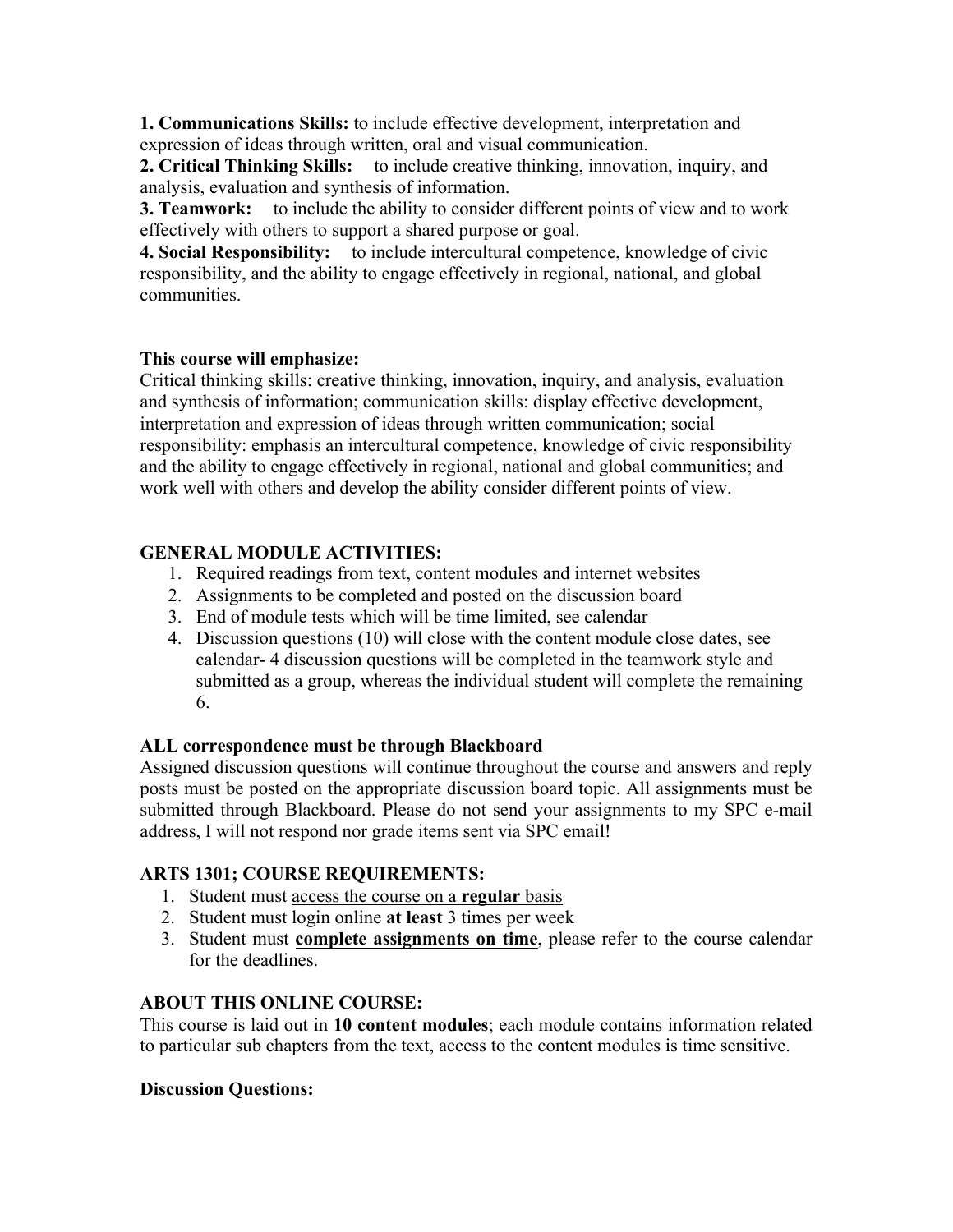The**discussion questions**are located on the module content page; response to these questions is time sensitive and all 10 are required over the course of the semester. Reply posts in which you submit a comment on one other student as posting, for each DQ is also required. Access to the discussion questionsis closedthe same day their module is closed. **Students are required to answer all of the 10 discussion questions and also respond to one other student's posted answer for each of the 10 discussion questions!** There will be no extra credit will be given for submitting additional postings. The class will be divided into groups for teamwork. Four of the 10 discussion questions will be written/answered and submitted by the group, individual student will still need to post their own reply posting to assure maximum points.

Go to the **Discussions** list and select the assigned topic, when the email-type form opens write your first and last name or your Group number in the subject line, then answer the question(s) in the body portion of the email-type form. Group submissions MUST include the Group # and the names of the members must be listed in the heading of the submission. The Discussion assignments are located within the learning content module readings!The group discussion questions are DQ5, 6, 7 and 9.

## **IMPORTANT! How to answer the discussion questions:**

**Follow the instructions in the Discussion Question! Answer the question, stay on topic!** 

You will be graded on the content of your postings; this will be reflected in your final grade.

**First**- **keep to the topic**- the fine arts, applied visual arts and related materials. I do not want glib answers, or lectures on politics or religion.

**Second- avoid subjective judgments**- you are entitled to your "opinion" but if you post it, it must be grounded in the reading materials. Cite your sources! Use your own words! Copying another students posting is plagiarism and will be dealt with to the strictest standards of the honor system and will result in failure of, and or dismissal from the course and possible expulsion from the college.

**Third**- **your answers must be thoughtful responses, reflections on the content of the text, the module notes and URLs within the module notes**. You may & should quote from the text or module notes to emphasize your points in your answers. The questions will be graded after the module has closed and grades for questions will be available in the **mygrades** section.

#### **Remember -READ**

One should not arrive at the end of the semester still holding the same level of knowledge you had when the semester began. An online class is different from a face-to-face learning experience- but all the reading is still your responsibility. I will be able to tell by your answers if you have read and integrated the material or not.

#### **Use Netiquette when composing your postings!**

I am looking for thoughtful, appropriate responses and anything other than that will be graded down. As with my face-to-face classes, **offensive responses, rudeness and disrespect will not be tolerated**. Discussion question offenders will be first warned then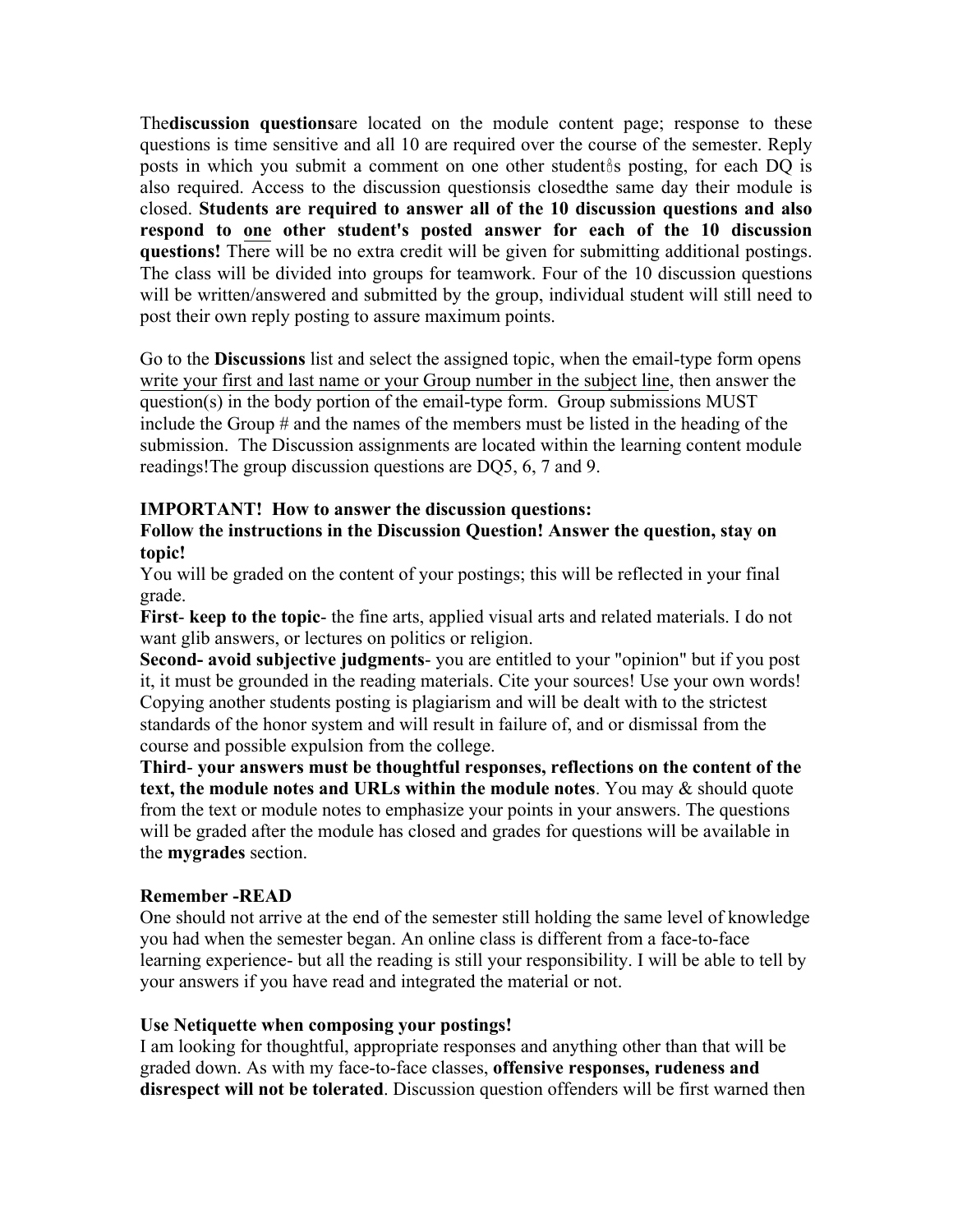dropped from the class upon the next offense, so watch your email etiquette. A good rule of thumb would be -if you wouldn't say it to someone's face-- as in a face-to-face class, you should not say it. Reconsider your message, reword it, refine it or forget it - keep it to yourself-- especially if what you are saying could be easily misinterpreted or interpreted as disrespectful. If you have any questions or comments about this you should send me a private email within Blackboard. If you feel classmate is being disrespectful on the discussion board, you may email me through Blackboard private email for me to investigate; your name and concerns will remain private. If you are rude or disrespectful to me through email I will drop you from class, I will not tolerate that at all!

**Check your Art-itude when composing your postings for the discussion questions**  Every art movement, art work and artist covered in this class, in the text and in the discussion questions are valid and important additions to the historical dialogue in the field of visual fine arts.

Do not, DO NOT tell me that *you do not like \_\_\_*, or *you do not understand \_\_\_* or display blatant disregard for any artist, movement or art work being discussed. This type of response tells me several things about you:

FIRST, perhaps you have not done your reading;

SECOND, you are not trying to understand;

THIRD, you are avoiding answering the question;

FOURTH, you are allowing snap judgments or old viewpoints to get in the way. Just remember, if I ask you about, ie: DADA or Fauves&tell me about the movement, not your opinion of them rebase your answers in historical fact rather than telling me you *thinkthey went over the top*. Art is a reflection of the time, culture and society from which it was made, thus to really understand some of the more complex movements, knowledge of world history is very helpful. The text has a great deal of information, is very easy to understand and quite inclusive. The content module information will help you understand the material better. You should have a curious, and open mind when you take a college course this one is no different.

#### **More hints**

The module notes lists the reading assignments in the beginning of each module. Do ALL the reading, click on the hyper links for more valuable information. THEN formulate your answers for the discussion question original posting BEFORE reading your classmates discussion postings. DO NOT COPY OTHER STUDENTS POSTINGS THEN POST THEM AS YOUR OWN- I DO READ ALL POSTINGS AND THEY ARE TIME/DATE STAMPED. If you are found to be copying another<sup>8</sup>s answers, verbatim or otherwise, you will be confronted and punished to the fullest extent I feel necessary. I do not tolerate cheaters! DO YOUR OWN WORK!

#### **Module Tests**

At the end of each content module the student is to complete the **module test**. These 10 tests each consist of 20-50 questions of multiple choice or true/false type. There are 3 levels of questions, level one, are verbatim from the reading, level two are more implied from the information, level three are the questions that are aimed to test the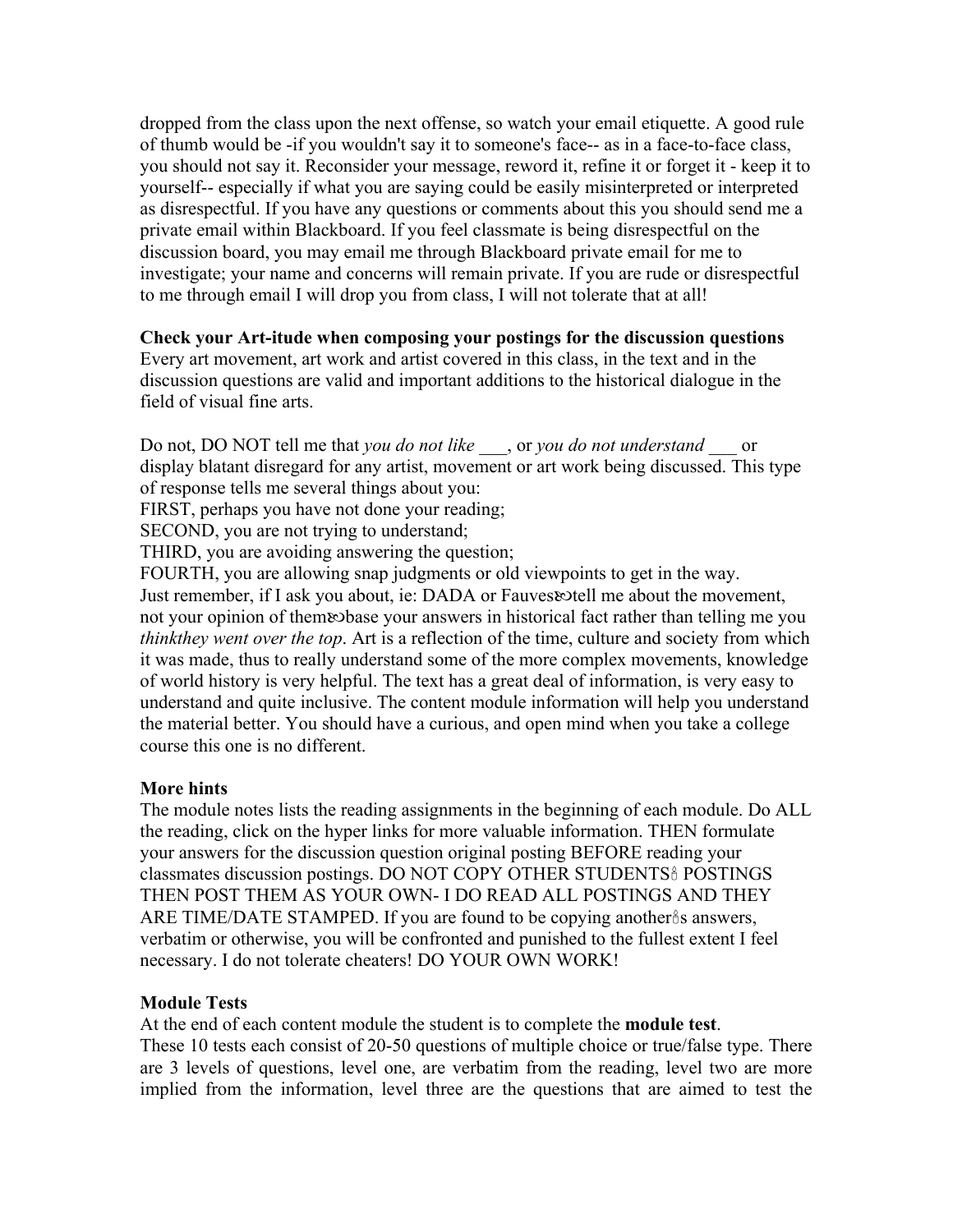integration of the material, requiring you to think and draw conclusions from the information you have taken in.

The tests questions are randomly selected from my database of chapter questions, therefore no two tests are identical.

You may take each test TWO times.

You have **20 to 60 minutes to complete each test**- you may use your text and notes as reference during tests if you wish, but be mindful of your time, if you have not read the material you will go over the time limit. The tests will shut down and automatically submit when time has expired.

I will not reopen any test for any reason, as you have 7 days to take the test at least one time, twice if there is a malfunction of your Internet or if you want to retake it for a higher grade. The tests are also available on a time sensitive basis.

Always check your calendar pdf and the test link availability dates to be sure you don't miss a deadline, because **no exceptions** will be made.

There will be a comprehensive Final Exam, this is the same test as the Pre-course survey but it will count towards your final grade. It will be available in Module 10, and should be taken after you have completed the Module 10 test. The final exam also may be taken twice, and you will have 60 minutes to complete each attempt.

#### **Please Be Aware of the Following Policies:**

- 1. Failure to login for a 7 class-day period may result in you being dropped from the class.
- 2. Failure to progress- you will be dropped for missing any 4 required assignments.This could include discussion questions and Module tests in any combination.
- 3. All discussion questions will be a max of 100 pts.Always post one original answer and one response to another student is posting for each discussion question, and each student needs complete a reply post for their group discussion questions by commenting on the posting of another group. 80 points for original posting, 20 points for reply posting, 100 points maximum.

#### **REMEMBER:**

The **Blackboard** software used to manage this course tracks student logins, tracking when and where the student has been in the course. Accessing this course on a regular basis is extremely important in order to meet the requirements of this course.

#### **HOW THIS COURSE IS CONDUCTED:**

This is an online course, which means that you will access course information and respond to me and /or other students through the use of the Internet. I use Blackboard to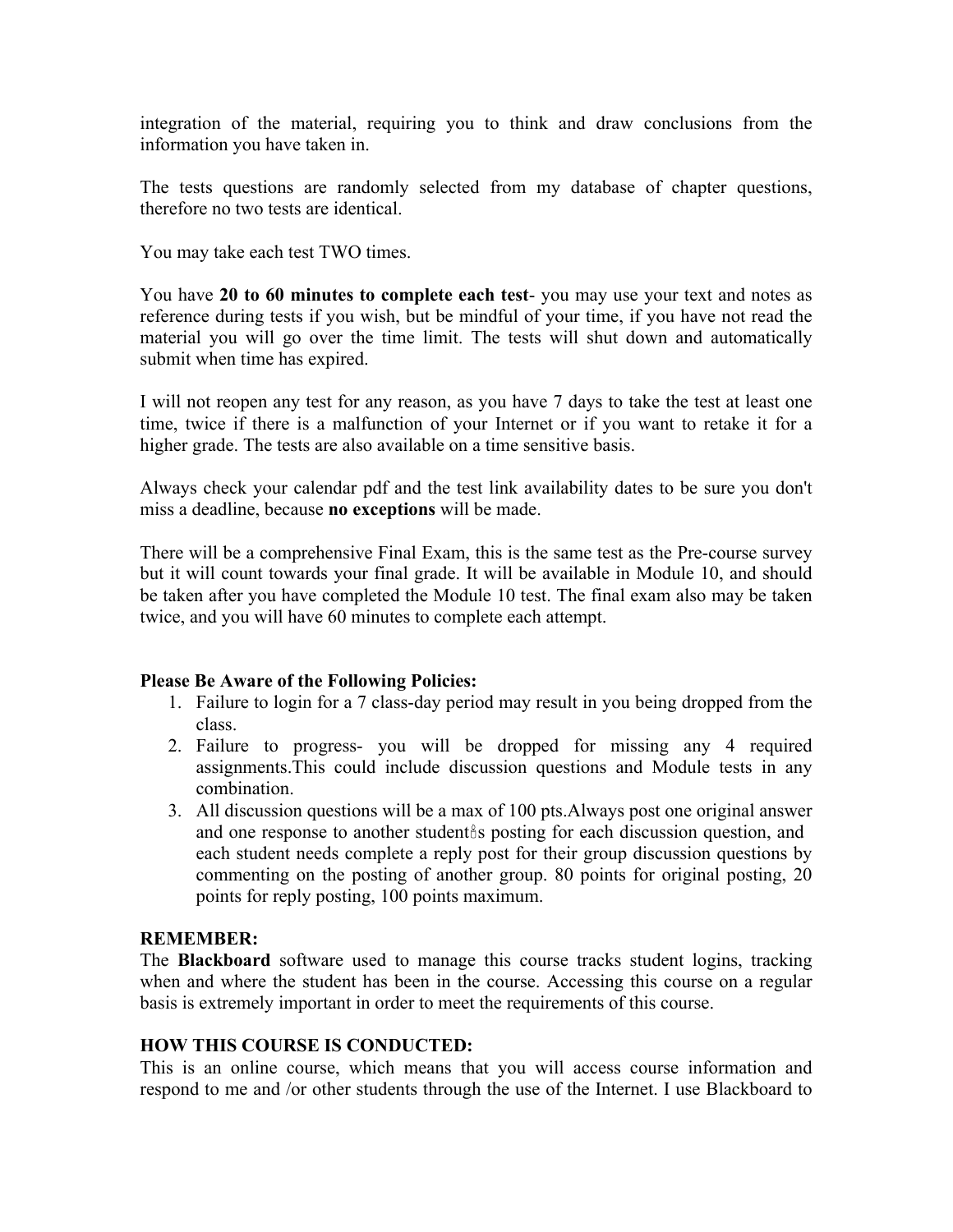deliver and manage this course. It is a software package that was written to help manage online courses. There is help available for students at the SPC Online Web site. You can access this site at:

#### http://www.southplainscollege.edu/online/students/studentguide/index.htm

Take a moment to read over the information at this site before you get started, you may want to download it to your desktop or print out a hardcopy (paper). Do not let yourself become overwhelmed or spend hours of your time trying to figure out how to access something. There are many sources available to you for help. For questions concerning the course, you can contact me by phone, email. For technical questions about Blackboard contact blackboard@southplainscollege.eduor phone: 806.716.2180.

Also, there is help available at the online web site located at:

http://www.southplainscollege.edu/online

## **INTERNET COURSE REQUIREMENTS:**

- **1.** Internet access and email are required. **Required browser: Mozilla Firefox.**
- 2. Initial correspondence with the instructor is the student's responsibility, by the first week of class, via email to the instructor's SPC email.
- 3. It is the student's responsibility to make sure they have the necessary computer resources and skills to take the online course. There are computer labs available to use at Levelland Technology Center, SPC Building 8 (Reese Center) room 827, and Byron Martin Advanced Technology Center, Lubbock and Plainview Center.
- 4. The computer you use must be able to connect to the Internet and allow you to browse the World Wide Web.

## **Minimum Computer Requirements:**

Please see the computer requirements listed in the schedule of classes or on the Blackboard homepage.

## **STUDENT REQUIRED SKILLS**

- 1. Typing skills
- 2. Word processing skills
- 3. Know basic functionality of a computer and how to do basic troubleshooting
- 4. Know how to connect to the Internet
- 5. Know basics of how the Internet works and how to search and conduct research using the Internet
- 6. Know how to compose, reply, and forward email messages
- 7. Know how to attach and open documents in an email message
- 8. Have basic file management skills
- 9. Know how to save and delete documents

# **RESPONSE TIME:**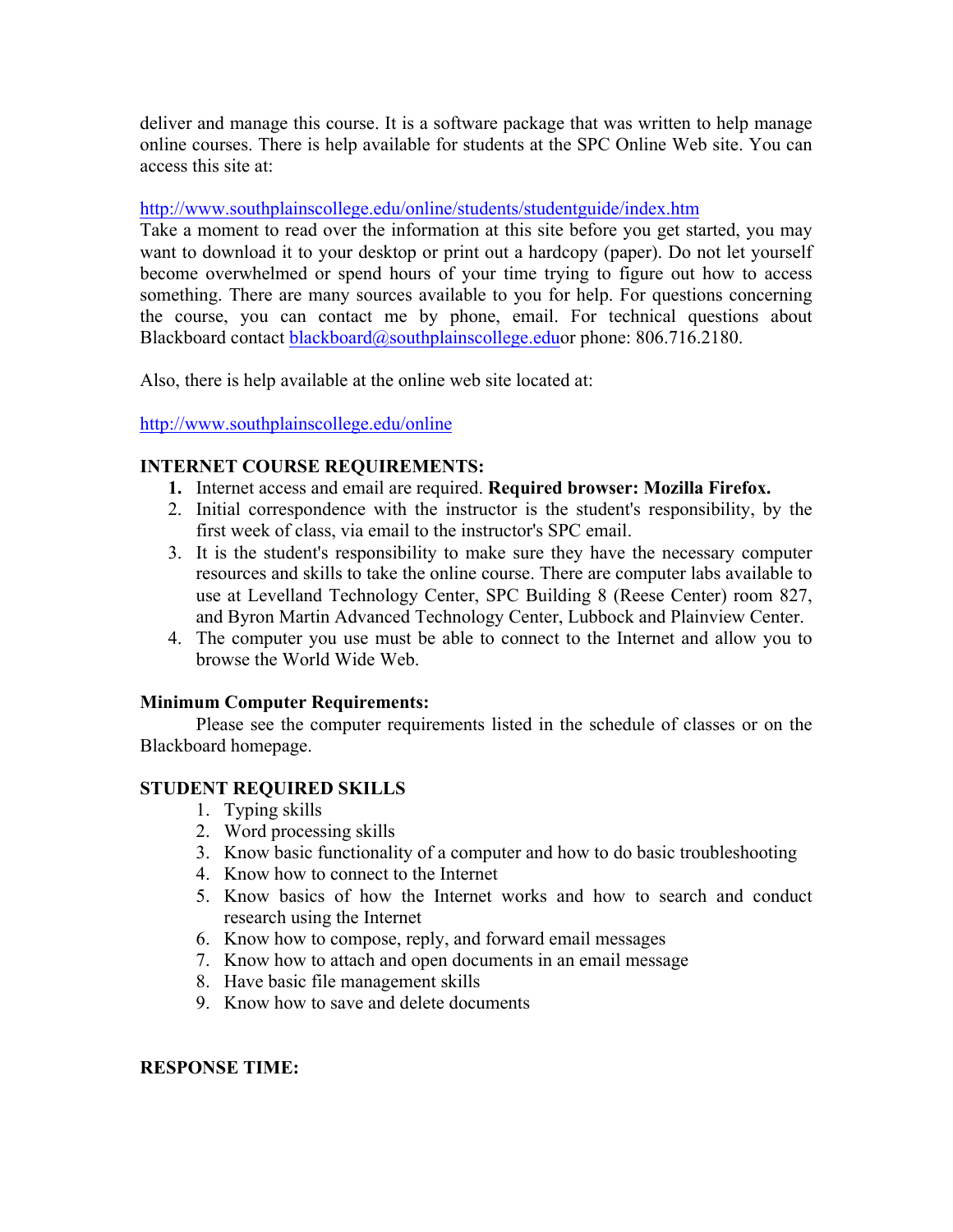My response time to messages and submitted assignments could be from immediate to 24-48 hours, excluding weekends. All efforts will be made to keep my response time as short as possible and respond in a timely manner. Tests will be graded automatically, and student's scores will be immediately available. Students may direct content or technical questions to the discussion board, for all to benefit from their inquiry. If and when similar questions arise repeatedly, I will develop an FAQ page on the homepage to aid you with those.

## **MODULE TOPIC AND READING LIST:**

- Module 1: Introduction
- Module 2: Chapter 1.1-1.5 (Art Elements)
- Module 3: Chapter 1.6-1.10 (Art Principles)
- Module 4: Chapter 2.1-2.10 (Media and Processes)
- Module 5: Chapter 3.1-3.2 (History and Context)
- Module 6: Chapter 3.6-3.7 (History and Context)
- Module 7 Chapter 3.8-3.9 (History and Context)
- Module 8 Chapter 4.1-4.3 (Themes)
- Module 9 Chapter 4.4-4.7 (Themes)
- Module 10 Chapter 4.8-4.10 (Themes)

# **EVALUATION:**

Final grades will be composed as follows:

- **30% 10 Module Tests**
- **30% Final Exam**
- **30% 10 Discussion questions (80 pts original/ 20 pts reply posting)**
- **10% Participation: submission of work (DQs, Tests, surveys, Group work)**

## **GRADING SCALE:**

The grades will be scaled as follows:

- 90-100 "A" is Superior work
- 80-89 "B" is Above average work
- 70-79 "C" is Average work
- 60-69 "D" is Below average
- 00-59 "F" is Failure

# **IMPORTANT**

**The first day of class you must take 2 surveys**. These surveys will be graded but will NOT be averaged in with your test grades. The first is a **syllabus survey** and this grade will count as **extra credit in the participation portion of your final grade**- so READ the syllabus carefully. The second survey is an **evaluation of your pre-course knowledge of Art Appreciation**; this will be graded but **the grade will not count as a grade**, but **only as extra credit in the participation portion of your final grade- no matter what your score. The important issue is that you take it.** These are both timed for 15 minutes each. These will be available only for the first 3 days of class during fall/spring semesters. During summer sessions they will be available only the first day of class. These will be found under the Assessments link and/or the Start Here Link. Also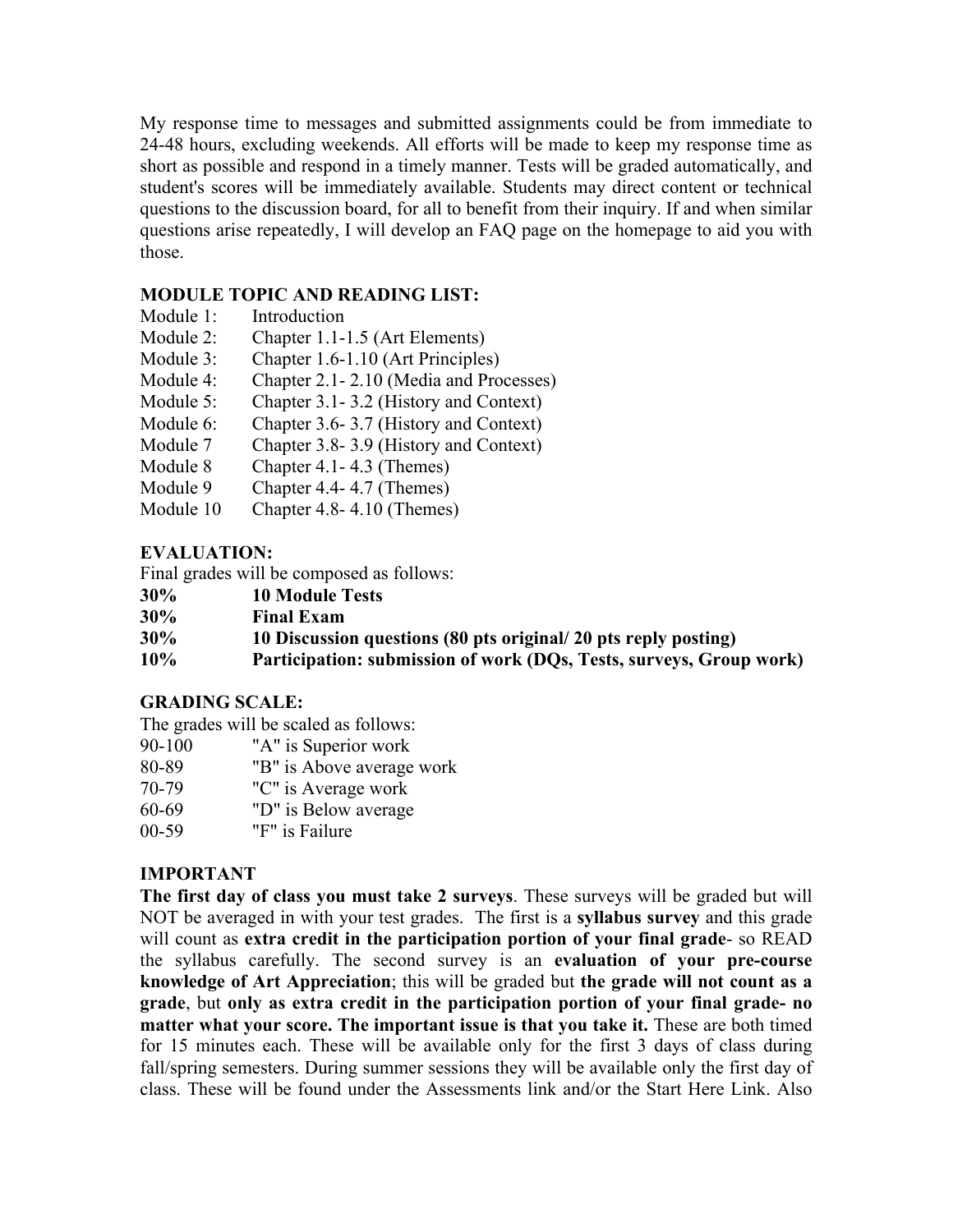within the first week of class you must submit a **Syllabus Acknowledgement Statement** via blackboard email to me, stating you have read, understood and agree to abide by the terms set forth in the Syllabus and Getting Started documents.

# **ACADEMIC HONESTY POLICY:**

The faculty is strongly committed to upholding standards of academic integrity. These standards, at the minimum require that students never present the work of others as their own. CHEATING WILL NOT BE TOLERATED.

WARNING  $\infty$  Cheating or plagiarism will result in the student receiving a 0 on the assignment for the first offense, second offence you will be dropped from the class.

# **Campus Concealed Carry Statement**

Campus Concealed Carry - Texas Senate Bill - 11 (Government Code 411.2031, et al.) authorizes the carrying of a concealed handgun in South Plains College buildings only by persons who have been issued and are in possession of a Texas License to Carry a Handgun. Qualified law enforcement officers or those who are otherwise authorized to carry a concealed handgun in the State of Texas are also permitted to do so. Pursuant to Penal Code (PC) 46.035 and South Plains College policy, license holders may not carry a concealed handgun in restricted locations. For a list of locations, please refer to the SPC policy at:

(http://www.southplainscollege.edu/human\_resources/policy\_procedure/hhc.php)

Pursuant to PC 46.035, the open carrying of handguns is prohibited on all South Plains College campuses. Report violations to the College Police Department at 806-716-2396 or 9-1-1.

## **SPC Standard Disability Statement**

Students with disabilities, including but not limited to physical, psychiatric, or learning disabilities, who wish to request accommodations in this class should notify the Disability Services Office early in the semester so that the appropriate arrangements may be made. In accordance with federal law, a student requesting accommodations must provide acceptable documentation of his/her disability to the Disability Services Office. For more information, call or visit the Disability Services Office at Levelland (Student Health & Wellness Office) 806-716-2577, Reese Center (Building 8) & Lubbock Center 806-716-4675, or Plainview Center (Main Office) 806-716-4302 or 806-296-9611.

## **Non-Discrimination Statement**

South Plains College does not discriminate on the basis of race, color, national origin, sex, disability or age in its programs and activities. The following person has been designated to handle inquiries regarding the non-discrimination policies: Vice President for Student Affairs, South Plains College -1401 College Avenue, Box 5, Levelland, TX 79336, 806-894-9611